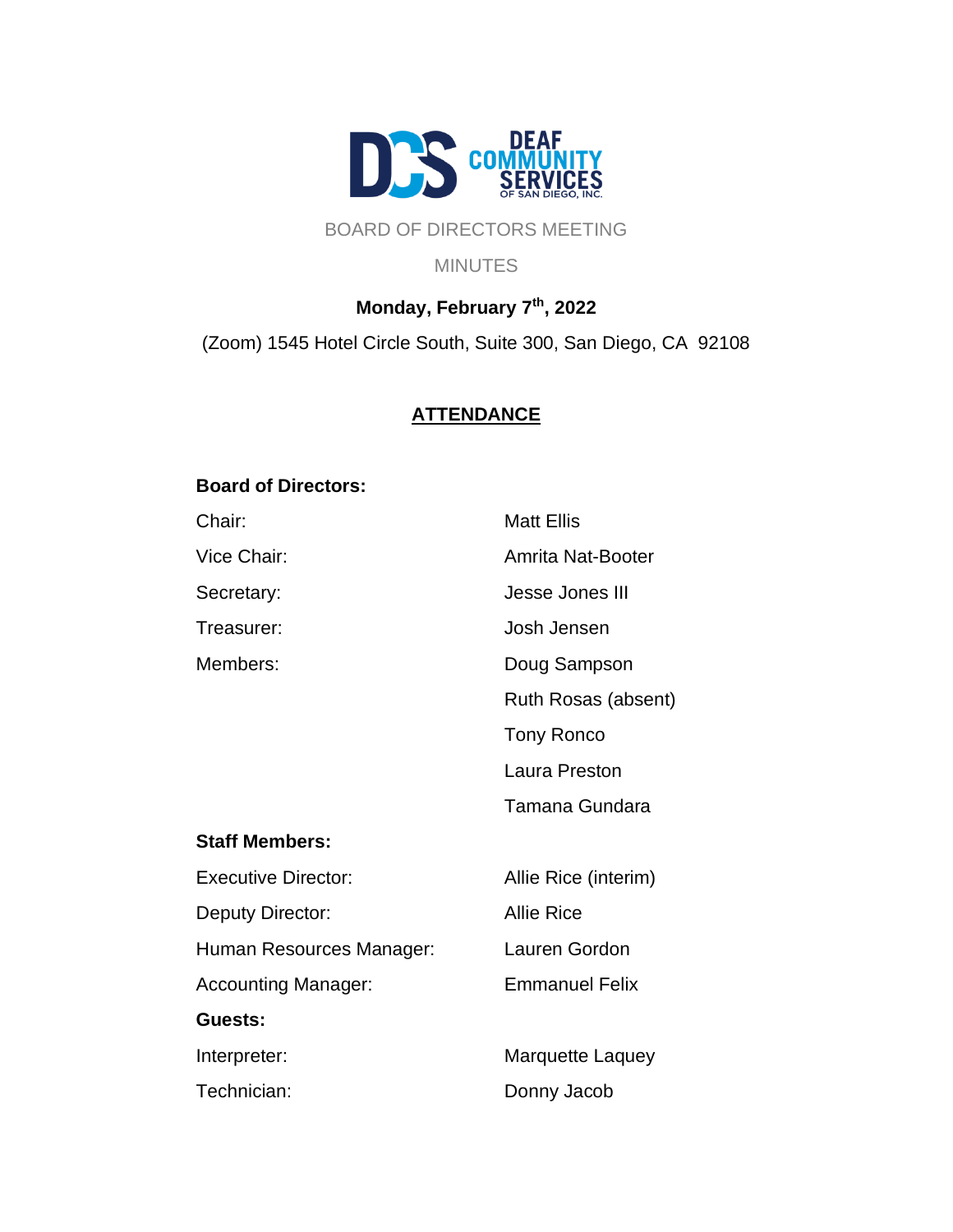#### **MEETING**

## **Call to Order**

Ellis called the meeting to order at 6:10 PM.

#### **Review of the Minutes**

The minutes from the August 30<sup>th</sup>, September 27<sup>th</sup>, October 25<sup>th</sup>, November 29<sup>th</sup>, and January 24<sup>th</sup> meetings were presented for review and approved.

# **Chairperson's Report (Ellis)**

#### **2022**

Meetings- will continue to be conducted on the last Monday of the month, except for May and October, because of Memorial Day and Halloween falling on the last Monday of that month. As per usual, we will have no meeting in the month of December. Here's to a productive year!

#### **New Executive Director**

We have reached the goal we wanted to achieve. We have undergone the long process that started in March 2021. We have selected a new Executive Director!

Monique Ball will start working on March 7th, we are looking forward to transitioning her into the role with the support from Innivee Strategies.

Thanks to the staff, the community, the search committee and members of the board for your vested interest and investment of your time in this process. I truly appreciate how the community came together for this. Let's work together for a stronger DCS!

#### **Furlough**

The COVID-19 pandemic has impacted the DCS in many aspects and, in our financials. The Board of Directors and the Executive team reached an incredibly difficult decision that in order to save DCS from permanent damage, we will need to opt for reduced hours and furlough of some positions on a month-to-month basis until we can address the issues outlined, which started on February 1. Some of our services, such as EDD, SOL, and Clubhouse remain in place because they have different funding streams and should have little to no effect. Josh the treasurer will provide further details.

What outcome do we want to achieve with this action? This action will allow DCS to focus on rebuilding and restructuring for a better, healthier, and more stable future during this short-term period. The Board of Directors expresses our deepest sympathy for the impact on some staff and clients. The Executive team is working diligently to resolve the financial situation with our full support. The fundraising committee is hard at work coming up with ideas. Laura the fundraising chair will report on that.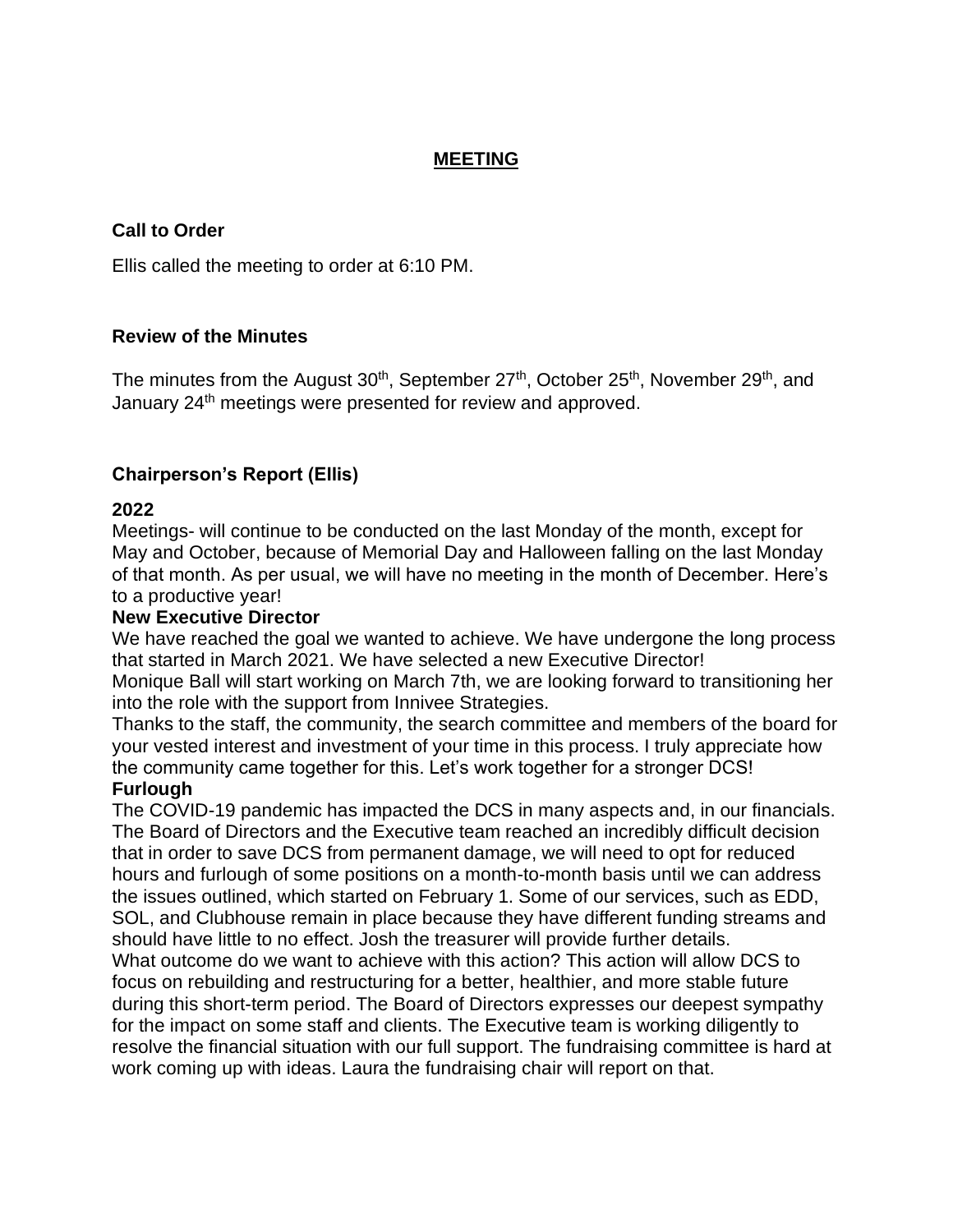# **Executive Director's Report for both November and December (Rice)**

# *November*

*COVID-19 Update:* DCS is open three days a week – Tuesdays, Wednesdays, and Thursdays – from 10 am  $-$  3 pm and will continue to meet in-person with clients/visitors by appointment only.

# **Administration**:

Training by the National Conflict Resolution Center (NCRC): The NCRC provided the second part of the first training – Artful Communication – in November. It was very interactive and the employees learned different ways to communicate respectfully and authentically.

Staffing Update: There are several vacant positions and those are as follows: Executive Director, Clinical Director, Behavioral Health Services (BHS) Program Manager, Behavioral Health Therapist, Deaf Advocate, and Interpreting Services Director. One of the scheduler positions has been filled. Her name is Dakota Bramms and she started working at DCS on Monday, November 29<sup>th</sup>.

# **Departments:**

# **Behavioral Health Department:**

| <b>Behavioral Health Services</b>  | Oct.           | Nov.           | YTD            |
|------------------------------------|----------------|----------------|----------------|
| Unduplicated clients (adult/child) | 0              | 0              | 7              |
| <b>DSS</b> cases                   | 0              | 0              | $\overline{2}$ |
| <b>Signs of Life (SOL)</b>         |                |                |                |
| Unduplicated clients               | 4              | $\overline{2}$ | $11*$          |
| <b>SOC</b> vacancies               | 1              | 1              | 1              |
| SOC2 (SOH) vacancies               | $\overline{2}$ | $\overline{2}$ | $\overline{2}$ |
| <b>Clubhouse</b>                   |                |                |                |
| Unduplicated clients               | 6              | 1              | 36             |
| <b>Client contacts</b>             | 136            | 83             | 606            |

*\*13 active cases for SOL.*

# **Interpreting Services:**

|           |                        | --            |
|-----------|------------------------|---------------|
| $-$<br>バい | $- - -$<br>. .<br>'VU. | $\sim$ $\sim$ |
|           | _____                  |               |
|           |                        |               |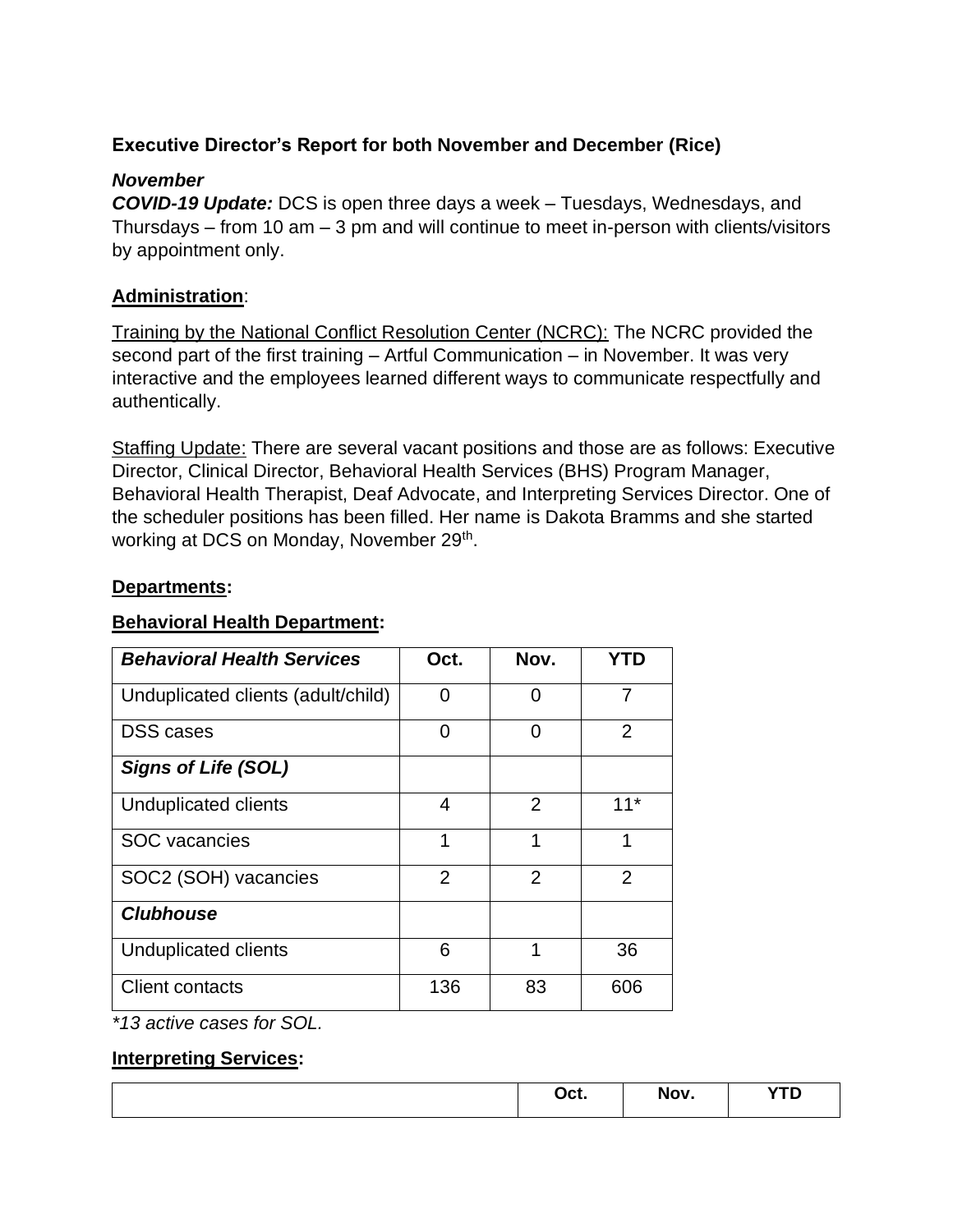| Total # of Requests                                 | 562            | 454            | 2,715 |
|-----------------------------------------------------|----------------|----------------|-------|
| Total # of Last Minute Requests                     | 39             | 30             | 176   |
| # of Last Minute Requests Filled                    | 24             | 22             | 134   |
| Total # of Community Requests                       | 458            | 372            | 1,893 |
| # of Community Requests Filled                      | 379            | 345            | 1,734 |
| Total # of Educational Requests                     | 102            | 82             | 429   |
| # of Educational Requests Filled                    | 84             | 63             | 355   |
| # of requests canceled (Billable)                   | 18             | 22             | 138   |
| # of requests canceled (non-billable)               | 137            | 149            | 468   |
| # of Trilingual Interpreting Requests Filled        | 1              | 1              | 8     |
| # of Requests for CART Services Filled              | $\overline{0}$ | 0              | 5     |
| # of DeafBlind Interpreting Requests Filled         | 20             | 16             | 82    |
| # of Deaf Interpreter Requests Filled               | $\overline{4}$ | 17             | 57    |
| <b>Total Requests of Pro Bono Services Provided</b> | 1              | $\overline{2}$ | 16    |

# **Employment Services:**

|                       | Oct. | Nov. | <b>YTD</b> |
|-----------------------|------|------|------------|
| Enrollment            |      | 10   | 45         |
| Job Placements        |      |      | 29         |
| (Goal: 62 placements) |      |      |            |

# **Adult Literacy Services:**

|                                  | Oct. | Nov. | YTD |
|----------------------------------|------|------|-----|
| <b>LEAD</b>                      |      |      |     |
| Duplicated trainees (combined)   | 6    | 4    | 29  |
| Unduplicated trainees (combined) | ∩    | ∩    | 9   |
| HQ (unduplicated)                | O    |      |     |
| NCO (unduplicated)               | Ω    |      | າ   |
| <b>PVSA</b>                      |      |      |     |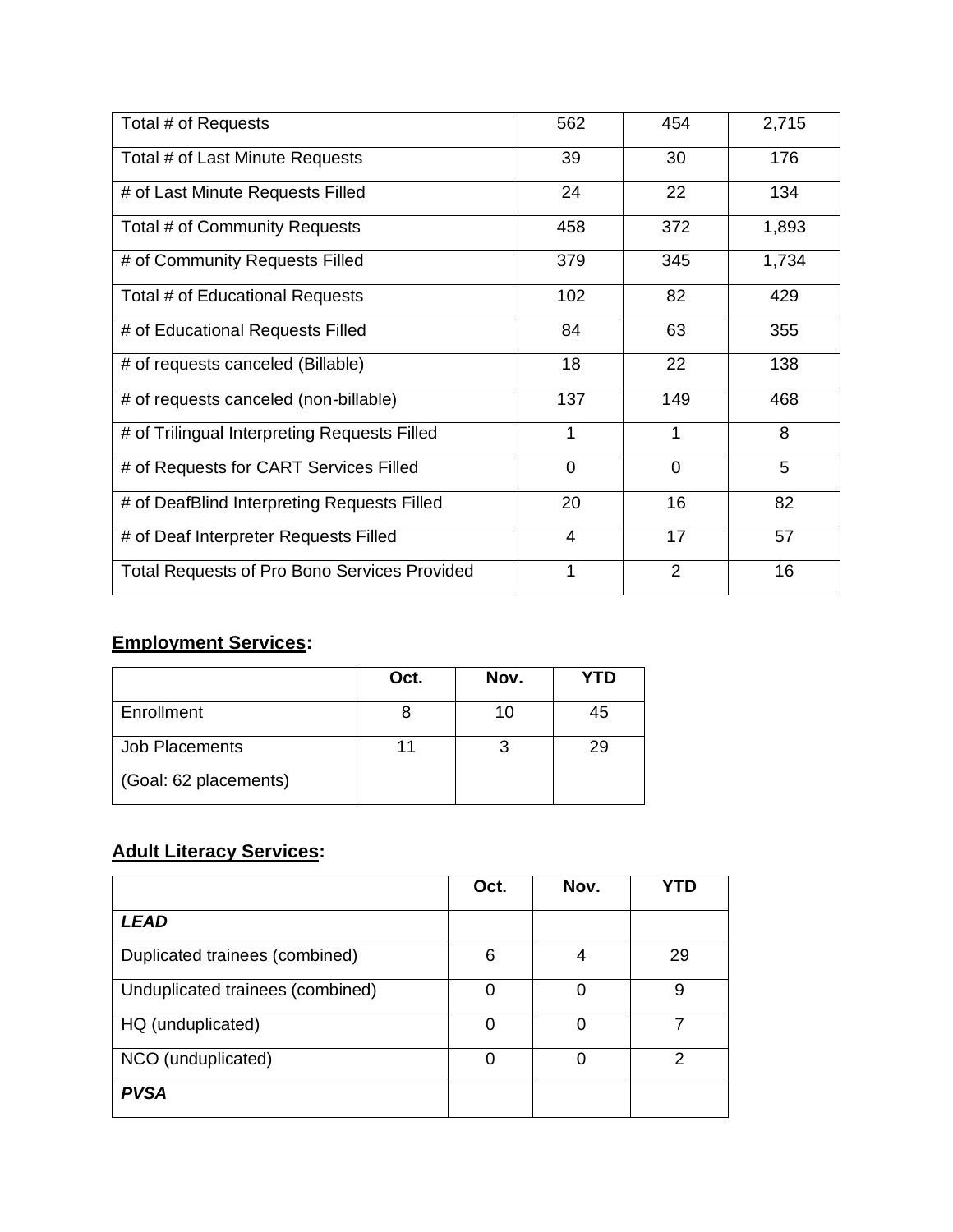| Duplicated participants (combined)   |  | 16 |
|--------------------------------------|--|----|
| Unduplicated participants (combined) |  |    |
| HQ (unduplicated)                    |  |    |
| NCO (unduplicated)                   |  |    |

# **Youth and Family Services**:

| <b>Deaf Mentorship Program</b>         | Oct.           | Nov.           | <b>YTD</b>     |
|----------------------------------------|----------------|----------------|----------------|
| Unduplicated # of families             | 0              | 0              | $\overline{2}$ |
| Deaf coaches                           | 5              | 5              | 5              |
| # of families on the wait list         | 22             | 22             | 22             |
| e <sub>5</sub>                         | n/a            | n/a            | n/a            |
| <b>Family ASL</b>                      |                |                |                |
| # of participants                      | 5              | 5              | 5              |
| # of families in attendance            | 3              | 3              | 3              |
| <b>BBBS</b>                            |                |                |                |
| # of matches                           | $\overline{0}$ | $\overline{0}$ | $\overline{0}$ |
| # of Bigs on the wait list             | 5              | 5              | 5              |
| # of Littles on the wait list          | 12             | 12             | 12             |
| <b>Deaf Youth Literacy Camp (DYLC)</b> |                |                |                |
| # of campers                           | n/a            | n/a            | 14             |

# **Client Support Services:**

|                                   | Oct. | Nov. |       |
|-----------------------------------|------|------|-------|
| <b>Advocacy Services</b>          |      |      |       |
| Unduplicated clients (combined)   | 2    | 10   | 46    |
| <b>Client Contacts (combined)</b> | 208  | 141  | 770   |
| <b>Information and Referrals</b>  |      |      |       |
| Referrals (combined)              | 369  | 499  | 1,624 |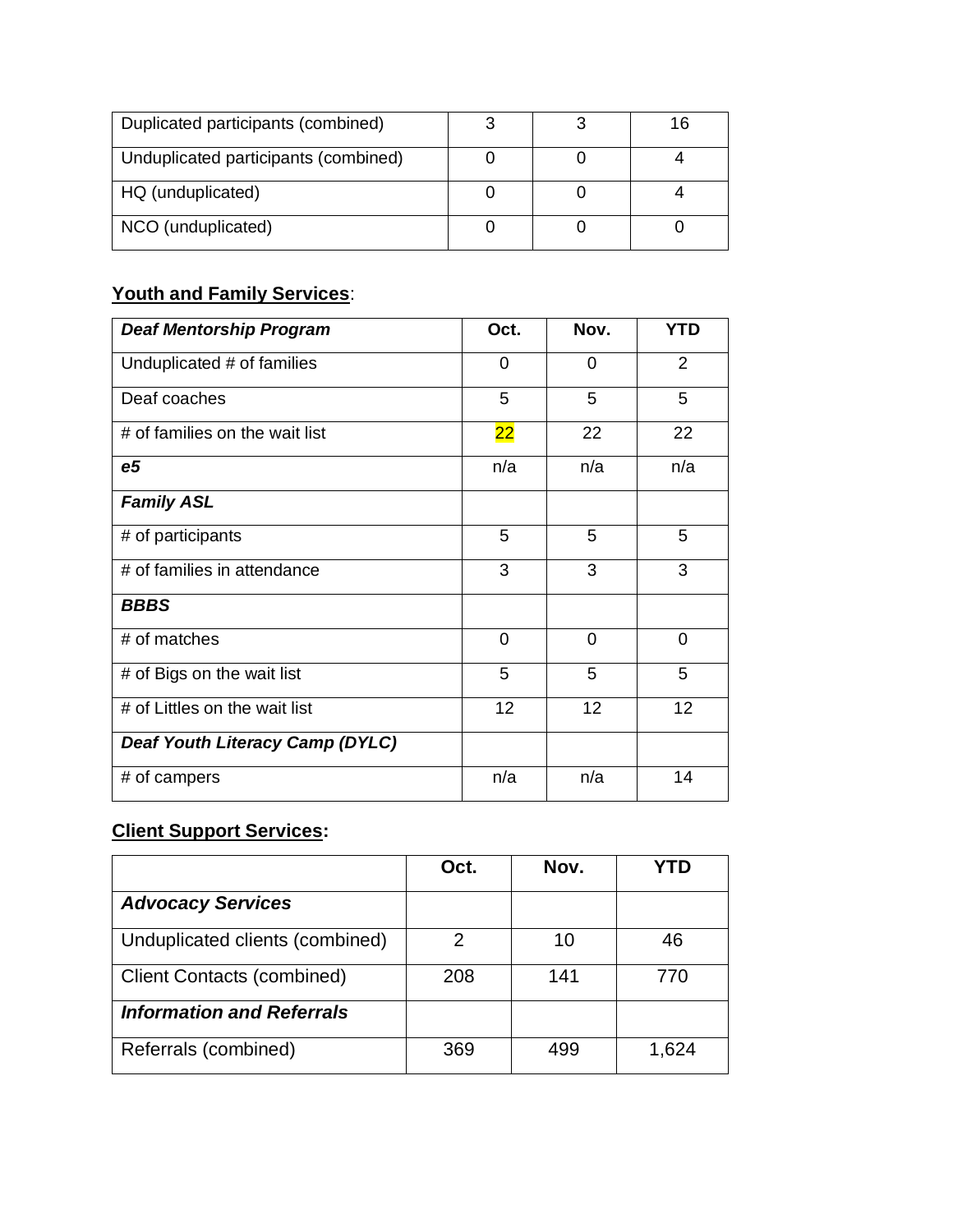## *December*

*COVID-19 Update:* DCS is open three days a week – Tuesdays, Wednesdays, and Thursdays – from 10 am – 3 pm and will continue to meet in-person with clients/visitors by appointment only. Due to the Omicron variant, the DCS Headquarters has been closed to the public for almost three weeks and will remain closed until Feb. 8<sup>th</sup>. DCS remains open through remote work, including virtual appointments and meetings.

# **Administration**:

Training by the National Conflict Resolution Center (NCRC): The NCRC provided the first part of the second training – Bystander Challenge – in December. The employees learned what it takes to speak up, stand up, and show up with consideration and care. It was very engaging.

Staffing Update: There are several vacant positions and those are as follows: Executive Director, Clinical Director, Behavioral Health Services (BHS) Program Manager, Behavioral Health Therapist, Deaf Advocate, and Interpreting Services Director. One of the SOL RADT positions has been filled. Her name is Lesley Farquhar and she started working at DCS on Monday, December 6<sup>th</sup>.

### **Departments:**

### **Behavioral Health Department:**

| <b>Behavioral Health Services</b>  | Nov.           | Dec.           | <b>YTD</b>     |
|------------------------------------|----------------|----------------|----------------|
| Unduplicated clients (adult/child) | O              | 0              | 7              |
| <b>DSS</b> cases                   | 0              | 0              | $\overline{2}$ |
| <b>Signs of Life (SOL)</b>         |                |                |                |
| Unduplicated clients               | $\overline{2}$ | 3              | $14*$          |
| <b>SOC</b> vacancies               | 1              | $\overline{2}$ | $\overline{2}$ |
| SOC2 (SOH) vacancies               | $\overline{2}$ | $\overline{2}$ | $\overline{2}$ |
| <b>Clubhouse</b>                   |                |                |                |
| Unduplicated clients               | 1              | $\overline{2}$ | 38             |
| Client contacts                    | 83             | 78             | 684            |

*\*16 active cases for SOL.*

#### **Interpreting Services:**

|  | . | Tec.<br>___ | <b>Contract Contract Contract Contract</b><br>. |
|--|---|-------------|-------------------------------------------------|
|--|---|-------------|-------------------------------------------------|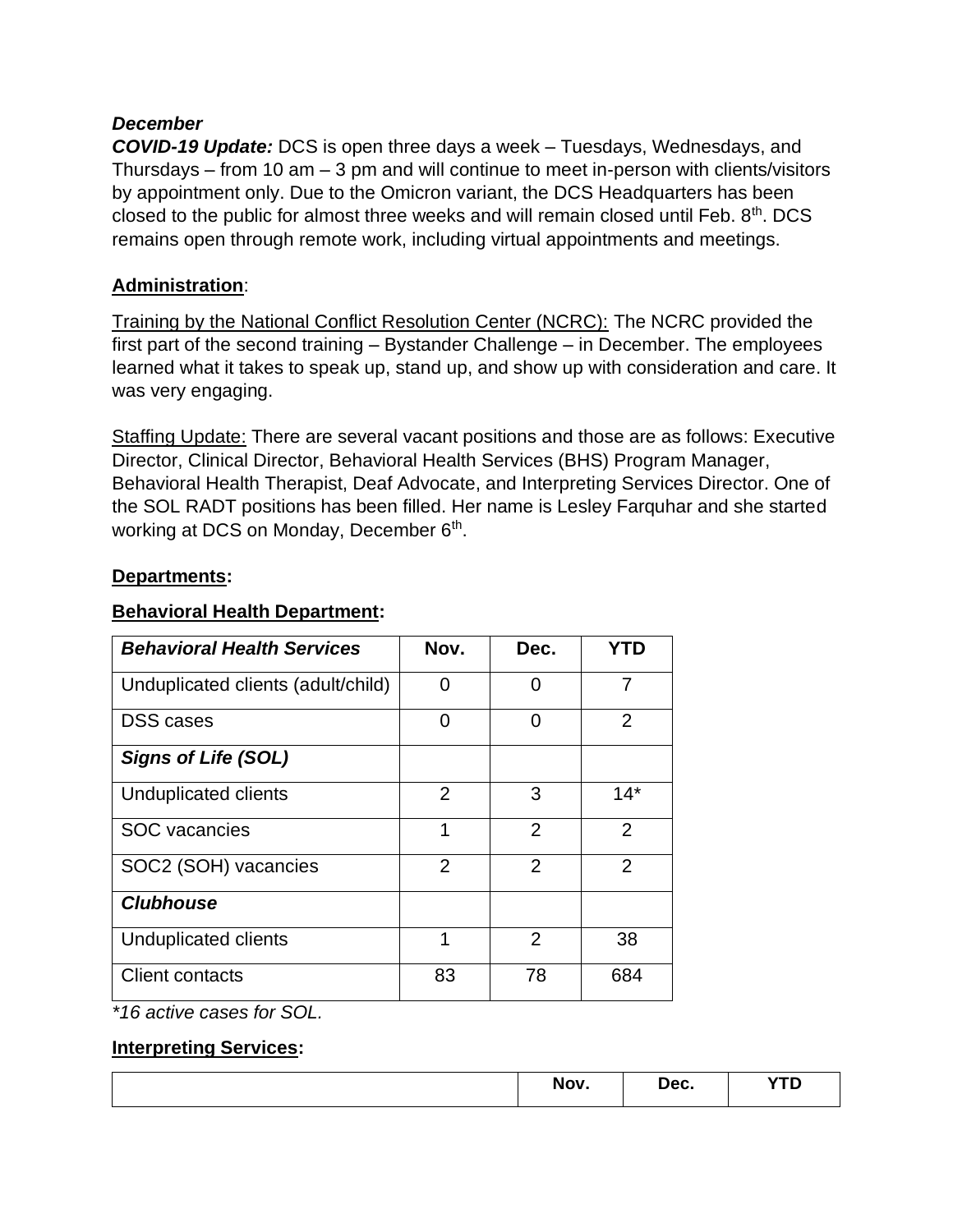| Total # of Requests                                 | 454            | 387            | 2,715 |
|-----------------------------------------------------|----------------|----------------|-------|
| Total # of Last Minute Requests                     | 30             | 38             | 214   |
| # of Last Minute Requests Filled                    | 22             | 28             | 162   |
| Total # of Community Requests                       | 372            | 325            | 2,218 |
| # of Community Requests Filled                      | 345            | 301            | 2,035 |
| Total # of Educational Requests                     | 82             | 62             | 491   |
| # of Educational Requests Filled                    | 63             | 51             | 406   |
| # of requests canceled (Billable)                   | 22             | 14             | 152   |
| # of requests canceled (non-billable)               | 149            | 90             | 558   |
| # of Trilingual Interpreting Requests Filled        | 1              | $\overline{2}$ | 10    |
| # of Requests for CART Services Filled              | $\overline{0}$ | $\overline{0}$ | 5     |
| # of DeafBlind Interpreting Requests Filled         | 16             | 26             | 108   |
| # of Deaf Interpreter Requests Filled               | 17             | 12             | 69    |
| <b>Total Requests of Pro Bono Services Provided</b> |                | $\overline{2}$ | 18    |

# **Employment Services:**

|                       | Nov. | Dec. | YTD |
|-----------------------|------|------|-----|
| Enrollment            |      |      | 47  |
| Job Placements        |      |      | 33  |
| (Goal: 62 placements) |      |      |     |

# **Adult Literacy Services:**

|                                  | Nov. | Dec. | YTD |
|----------------------------------|------|------|-----|
| <b>LEAD</b>                      |      |      |     |
| Duplicated trainees (combined)   | 4    | 4    | 33  |
| Unduplicated trainees (combined) | ∩    | ∩    | 9   |
| HQ (unduplicated)                | O    |      |     |
| NCO (unduplicated)               | Ω    |      | າ   |
| <b>PVSA</b>                      |      |      |     |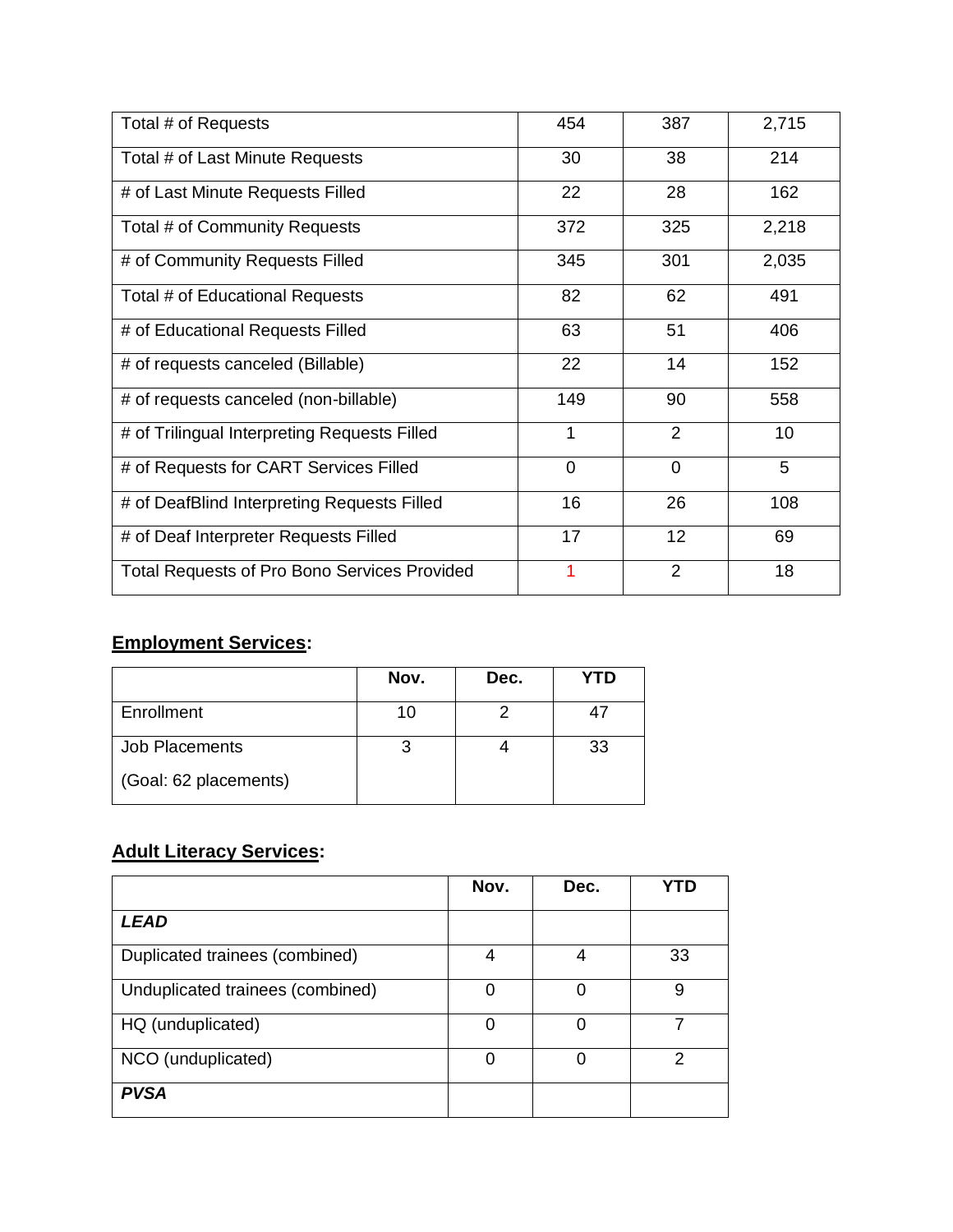| Duplicated participants (combined)   |  | 19 |
|--------------------------------------|--|----|
| Unduplicated participants (combined) |  |    |
| HQ (unduplicated)                    |  |    |
| NCO (unduplicated)                   |  |    |

# **Youth and Family Services**:

| <b>Deaf Mentorship Program</b>  | Nov.           | Dec.           | <b>YTD</b>     |
|---------------------------------|----------------|----------------|----------------|
| Unduplicated # of families      | 0              | 0              | 2              |
| Deaf coaches                    | 5              | 5              | 5              |
| # of families on the wait list  | 22             | 20             | 20             |
| e <sub>5</sub>                  | n/a            | n/a            | n/a            |
| <b>Family ASL</b>               |                |                |                |
| # of participants               | 5              | 5              | 5              |
| # of families in attendance     | 3              | 3              | 3              |
| <b>BBBS</b>                     |                |                |                |
| # of matches                    | $\overline{0}$ | $\overline{0}$ | $\overline{0}$ |
| # of Bigs on the wait list      | 5              | 5              | 5              |
| # of Littles on the wait list   | 12             | 13             | 13             |
| Deaf Youth Literacy Camp (DYLC) |                |                |                |
| # of campers                    | n/a            | n/a            | 14             |

# **Client Support Services:**

|                                   | Nov. | Dec. |       |
|-----------------------------------|------|------|-------|
| <b>Advocacy Services</b>          |      |      |       |
| Unduplicated clients (combined)   | 10   | 12   | 58    |
| <b>Client Contacts (combined)</b> | 141  | 151  | 921   |
| <b>Information and Referrals</b>  |      |      |       |
| Referrals (combined)              | 499  | 498  | 2,122 |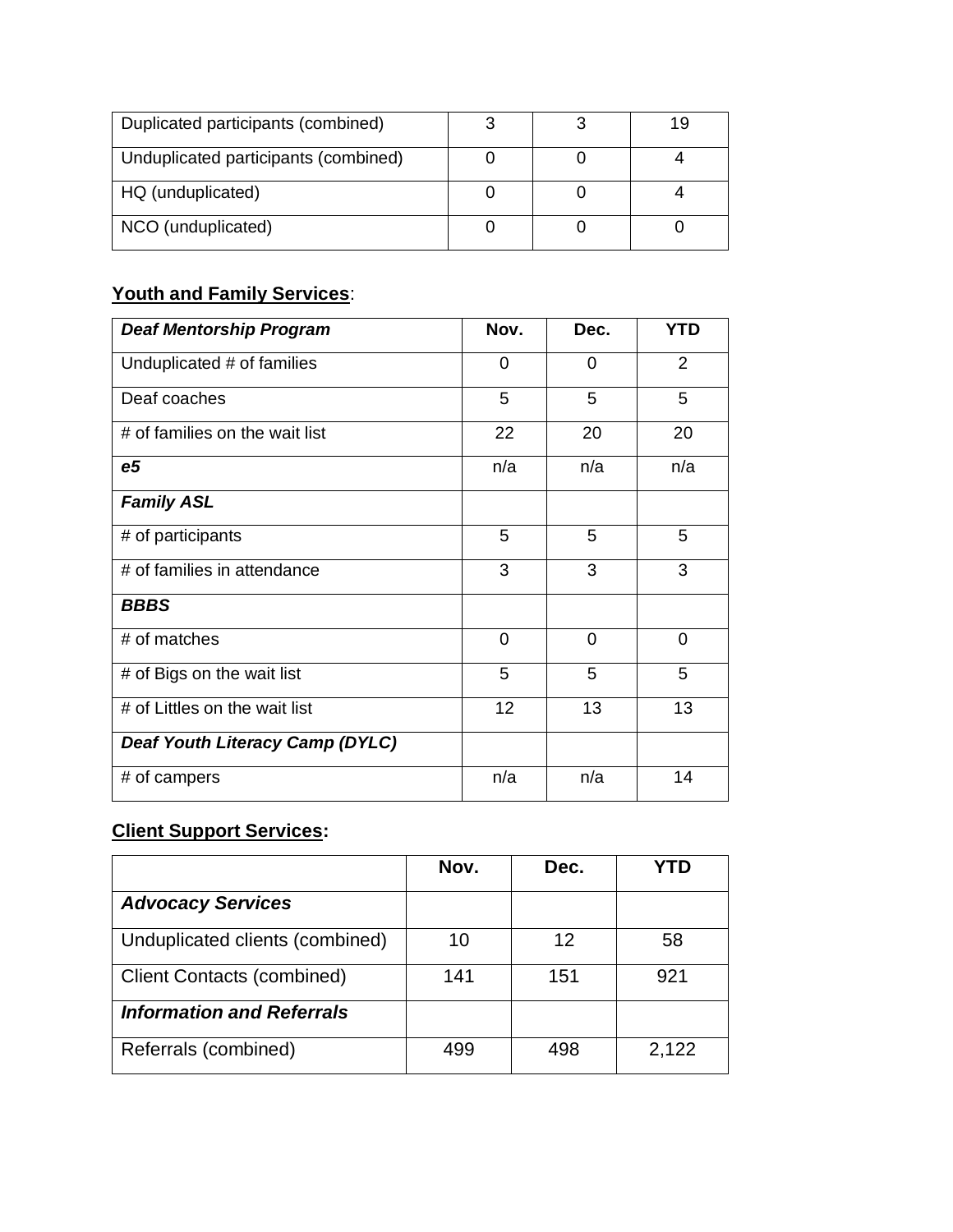#### **Media:**

|                           | Nov.  | Dec.  | <b>YTD**</b>         |
|---------------------------|-------|-------|----------------------|
| <b>FB Likes</b>           | n/a   | n/a   | n/a                  |
| <b>FB Followers</b>       | 6,274 | 6,269 | 37,708               |
| Twitter                   | 4,400 | 4,376 | 26,161               |
| Instagram                 | 3,062 | 3,062 | 18,130               |
| YouTube                   | 734   | 734   | 4,312                |
| Subscriber                | n/a   | n/a   | n/a                  |
| <b>DCS Website Users*</b> | 2,038 | 1,870 | 3,908<br>(Nov./Dec.) |

*\*This represents the number of people who have visited the DCS website, even if they have visited the site multiple time.* 

*\*\*Monthly media quotas will be shared in the January 2022 report.*

Events: DCS hosted its Toy Drive/Holiday Drive-by event on Saturday, December 18<sup>th</sup>. A total of 9 families, out of 11 families, came to pick up their gifts. It was a success! In addition, with the support of the LEAD-K Family Services by NorCal Services for Deaf and Hard of Hearing, the Youth and Family Services (YFS) department is preparing for the Love and Literacy event. It was slated to happen on Saturday, Feb. 5th; however, due to the Omicron variant, it has been postponed to Saturday, March  $5<sup>th</sup>$  from 10 am – 3 pm. Please save the date!

# **Financial Report (Jensen)**

As Matt said in his report earlier tonight, we came to the realization we are suffering from inadequate cash flow due to not submitting invoices in a timely matter. Additionally, COVID-19 has had a financial impact on our interpreting services as we have seen a drop in fulfilling interpreting requests. Currently, we are waiting to receive reimbursements for invoices that have been submitted to various funders. While we are waiting, we have seen our cash reserves become depleted.

To avoid running out of cash, we had to take the action of reducing hours for some and to furlough some of the staff. To carry us through this period, we are utilizing our investment reserves to allow us to continue to provide needed services to the community. I regret the impact our action has on the DCS employees. We are and will continue to work very hard to get this back to normal.

Unfortunately, at this time it is difficult to predict when we will be returning to a normal schedule. We are meeting with the executive team on a weekly basis to monitor the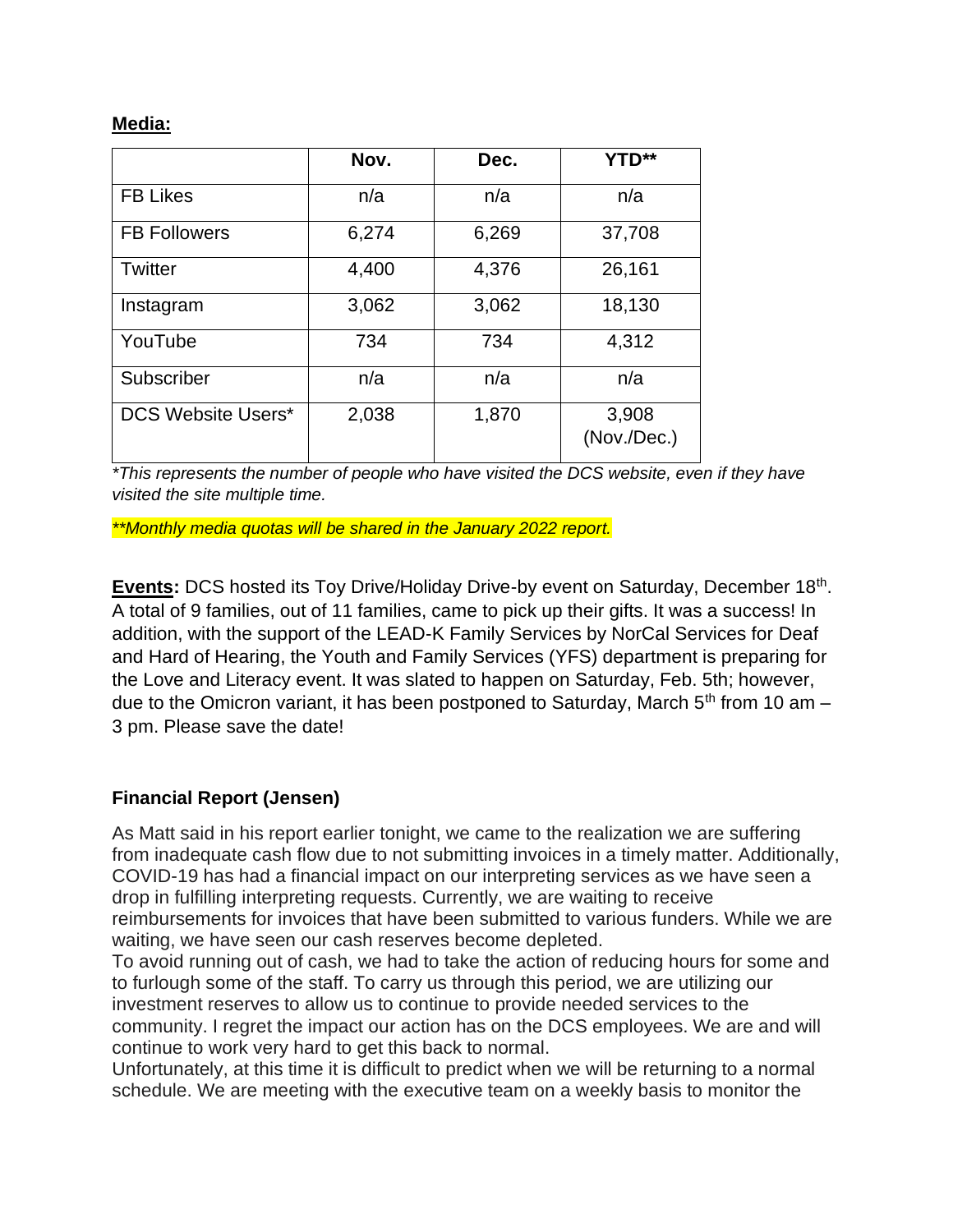financial situation and will provide more information as needed. Thank you for understanding and thank you for all of your support and the services you have provided for the community of San Diego.

## **Fundraising Committee Report (Preston)**

1. Hello! Unfortunately, due to the pandemic, we have decided it was best to postpone DCS Spring Gala on May 14, 2022 to May 6, 2023. It will be at the same venue, Fairbanks Ranch Country Club. Please save the date!!! Any of you who want to help out/join the committee, please reach out to me or others on the board. 2. We will also be hosting small fundraisers throughout the year. Please be on the lookout for those fun events.

3. Thank you for your patience and support!!

### **Personnel Committee (Nat-Booter)**

The Personnel committee decided to hold off the staff liaison role description until the DCS financial situation is recovered.

#### **Deaf Service Advisory Council (Rosas)**

(absent, no report) Matt mentioned that Ruth will be absent for a few monthly meetings due to having graduate school class on Mondays this quarter. An alternate reporter will be designated for the time being.

#### **Board Governance Committee (Ronco)**

Short report- there's actually nothing to report, but there has been things happening behind the scenes. We haven't met formally last month because of the whole executive director process. Next month, we will have a full report.

#### **Old Business**

None.

#### **New Business**

None.